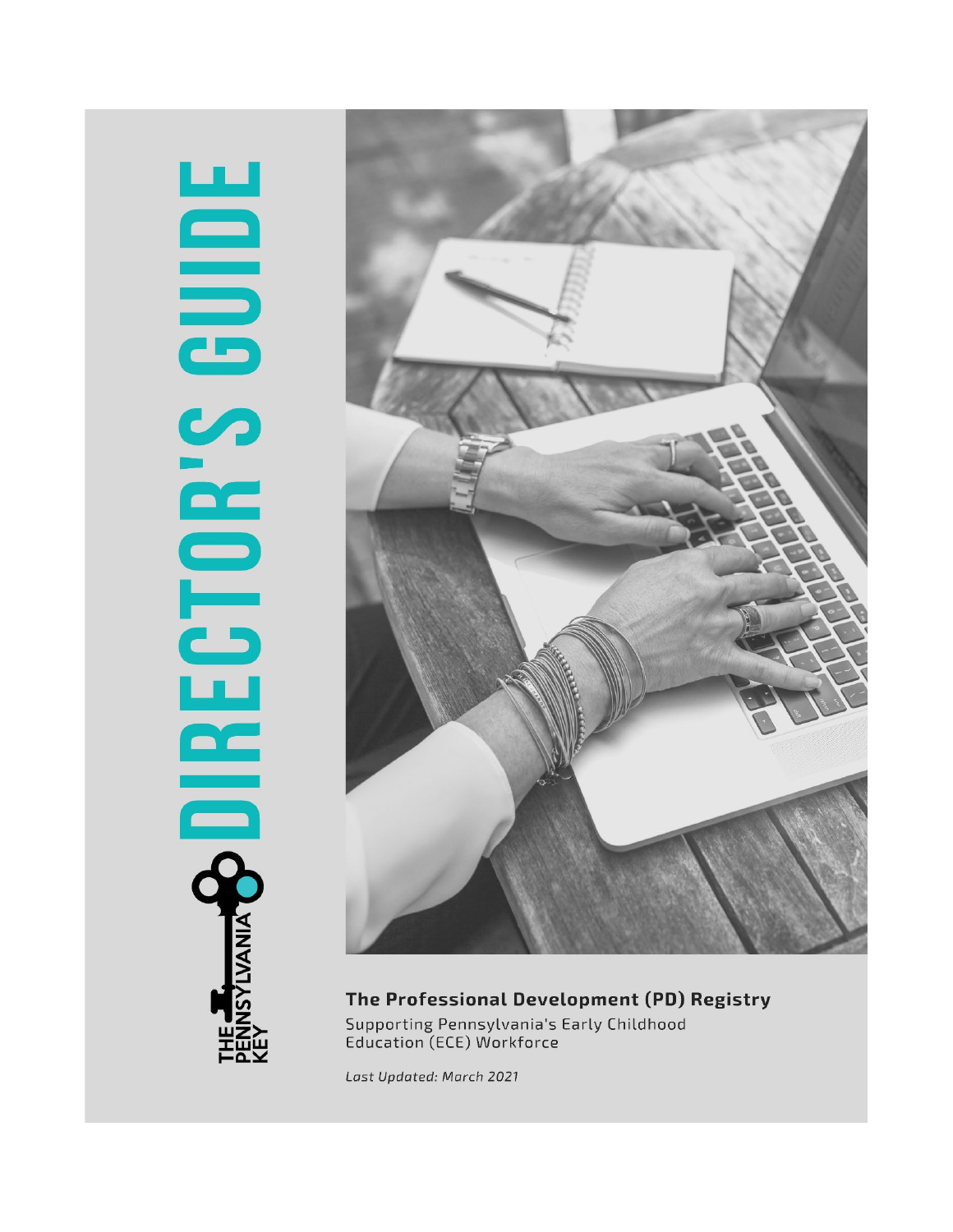# **CONTENTS**

| 1. |                                                                                                                |  |  |  |
|----|----------------------------------------------------------------------------------------------------------------|--|--|--|
| 2. |                                                                                                                |  |  |  |
| 3. |                                                                                                                |  |  |  |
|    |                                                                                                                |  |  |  |
| 1. |                                                                                                                |  |  |  |
|    |                                                                                                                |  |  |  |
|    |                                                                                                                |  |  |  |
|    |                                                                                                                |  |  |  |
|    |                                                                                                                |  |  |  |
|    |                                                                                                                |  |  |  |
|    |                                                                                                                |  |  |  |
|    |                                                                                                                |  |  |  |
|    |                                                                                                                |  |  |  |
| 2. |                                                                                                                |  |  |  |
| 3. |                                                                                                                |  |  |  |
|    |                                                                                                                |  |  |  |
| 1. |                                                                                                                |  |  |  |
| 2. |                                                                                                                |  |  |  |
| 3. |                                                                                                                |  |  |  |
| 4. |                                                                                                                |  |  |  |
| 5. | Apply for Financial Assistance Programs Like the Rising STARS Tuition Assistance (RSTA) and the CDA Voucher  9 |  |  |  |
|    |                                                                                                                |  |  |  |
| 1. |                                                                                                                |  |  |  |
| 2. |                                                                                                                |  |  |  |
| 3. |                                                                                                                |  |  |  |
| 4. |                                                                                                                |  |  |  |
| 5. |                                                                                                                |  |  |  |
| 6. |                                                                                                                |  |  |  |

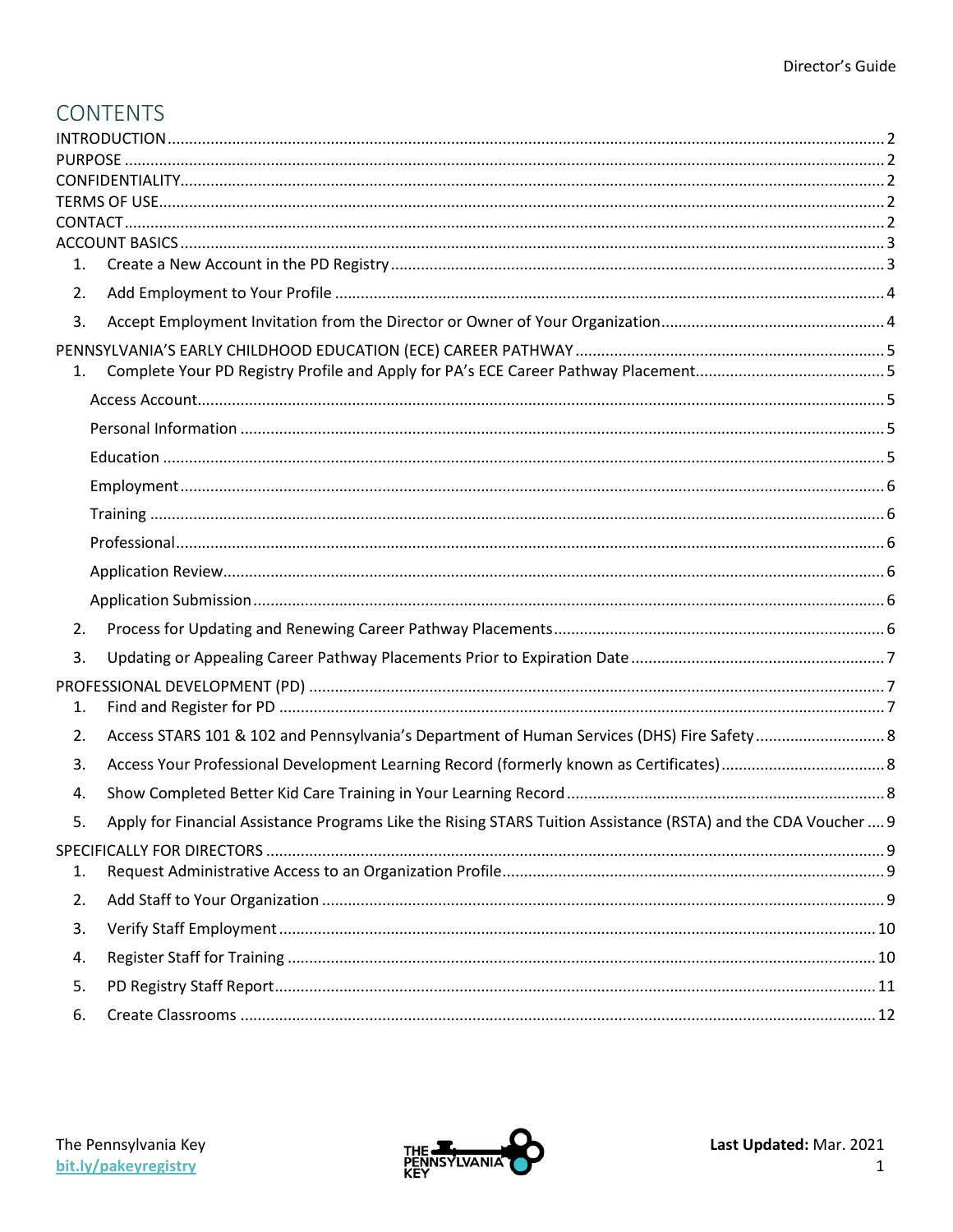# <span id="page-2-0"></span>INTRODUCTION

Beginning July 2020, child care programs in **[Pennsylvania's Quality Rating and Improvement System \(QRIS\) Keystone](https://www.pakeys.org/keystone-stars/)  [STARS](https://www.pakeys.org/keystone-stars/)** who maintain a STAR 2, 3, or 4 rating are required to participate in **[Pennsylvania's Professional Development](https://www.pakeys.org/get-professional-development/professional-development/professionals-resources/) [\(PD\) Registry](https://www.pakeys.org/get-professional-development/professional-development/professionals-resources/)**. The PD Registry is a learning management system (LMS) that supports the professional development of Pennsylvania's early childhood education (ECE) and after school workforce.

To meet requirements educators employed by these programs must complete their PD Registry profile, apply for placement on **[Pennsylvania's ECE](https://www.pakeys.org/get-professional-development/career-pathway/) Career Pathway** and document their professional development through their Professional Development Learning Record.

## <span id="page-2-1"></span>PURPOSE

This guide is meant to be a resource for **Directors** to successfully set up their organization profile and view reports for their verified staff members completed Professional Development, Self-Assessments, PD Plan completions, and Career Pathway placements. Each section is meant to help Directors complete their own requirements and/or assist their staff in successfully navigating the PD Registry.

# <span id="page-2-2"></span>CONFIDENTIALITY

The Pennsylvania Key as the manager of Pennsylvania's PD Registry and the Office of Child Development and Early Learning (OCDEL) as the funder of the PD Registry will protect the confidentiality of personally-identifiable information provided to the extent permitted under state and federal law.

<span id="page-2-3"></span>**[Read the PD Registry's full Privacy Policy on the Pennsylvania Key website.](https://www.pakeys.org/get-professional-development/professional-development/professionals-resources/)**

## TERMS OF USE

Each user creating an account within the PD Registry is required to attest to the Terms of Use. This attestation allows the Pennsylvania Key to obtain information in aggregate form to report demographics including employment and education at the regional, state, federal, and national level.

**[Read the PD Registry's full Terms of Use on the Pennsylvania Key website.](https://www.pakeys.org/get-professional-development/professional-development/professionals-resources/)**

## <span id="page-2-4"></span>CONTACT

- Call 1-800-284-6031.
- Email **[registry@pakeys.org](mailto:registry@pakeys.org)**.
- Visit **bit.ly/pakeyregistry**.
- Follow **[facebook.com/pdregistry](https://www.facebook.com/pdregistry/)**.

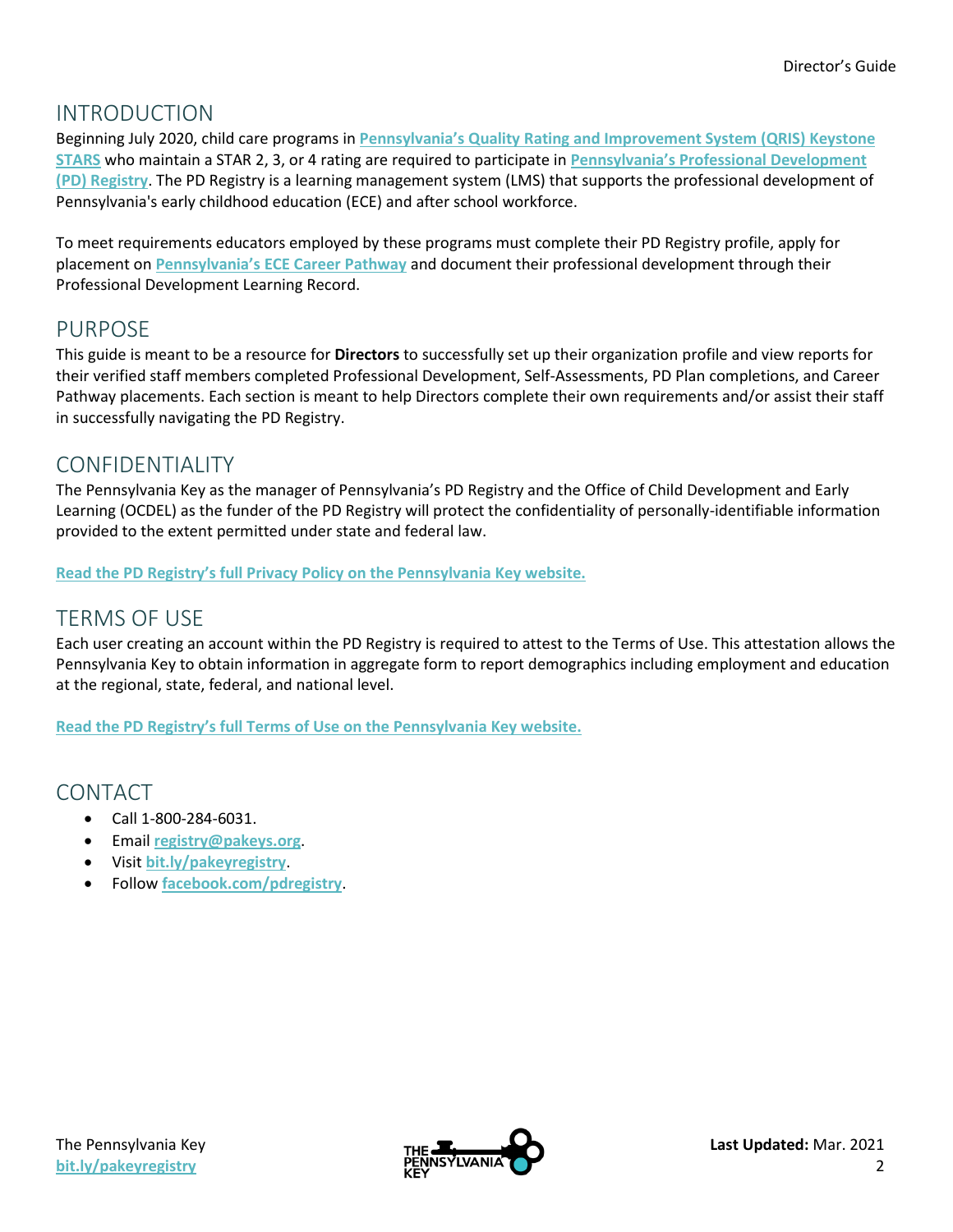# <span id="page-3-0"></span>ACCOUNT BASICS

<span id="page-3-1"></span>1. Create a New Account in the PD Registry

These directions are for individual staff members. Follow the steps below to create an account:

- 1. Go to **[www.papdregistry.org.](http://www.papdregistry.org/)**
- 2. Click **Register**.
- 3. Click **Create Account**
- 4. Enter your first name, your last name, and your email.
- 5. Click **Create Account**.
- 6. Go to your email, login to the inbox, and locate the email from the Pennsylvania Professional Development Registry.
- 7. Open the email and click the internal link to verify your email address.
- 8. Create a password that will be used to login to the PD Registry.
- 9. Log into the PD Registry using your verified email and password.
- 10. Enter your date of birth and last five digits of your social security number (SSN). The database searches your email, birthdate an SSN for an existing account. (**NOTE**: The SSN cannot be viewed by anyone and it only used to ensure duplicate accounts are not created by an individual. **[Read the full Privacy Policy.](https://www.pakeys.org/get-professional-development/professional-development/professionals-resources/)**)
	- If a duplicate account appears, call the Pennsylvania Key at 1-800-284-6031 to have the accounts merged.
	- If no resisting record exists, you can begin entering additional information in the next step.
- 11. Enter any of your previous last names, your PPID number (if applicable), your mailing address, your home address and the best phone number to call you.
- 12. Click **Next**.
- 13. Confirm if you would like to receive communication updates from the PD Registry.
- 14. Check the box stating you have read and agree to the Privacy Policy and **Submit**.
- 15. Click **Ok**.

An email confirmation will be sent to verify account user and lists the Registry ID number and information on fully completing your PD Registry profile to apply for Pennsylvania's ECE Career Pathway placement.

You've officially created your account with the PD Registry and are now ready to complete your profile.

**Need more detailed directions with screenshots [or more information? Visit the Pennsylvania Key website.](https://www.pakeys.org/get-professional-development/professional-development/professionals-resources/)**

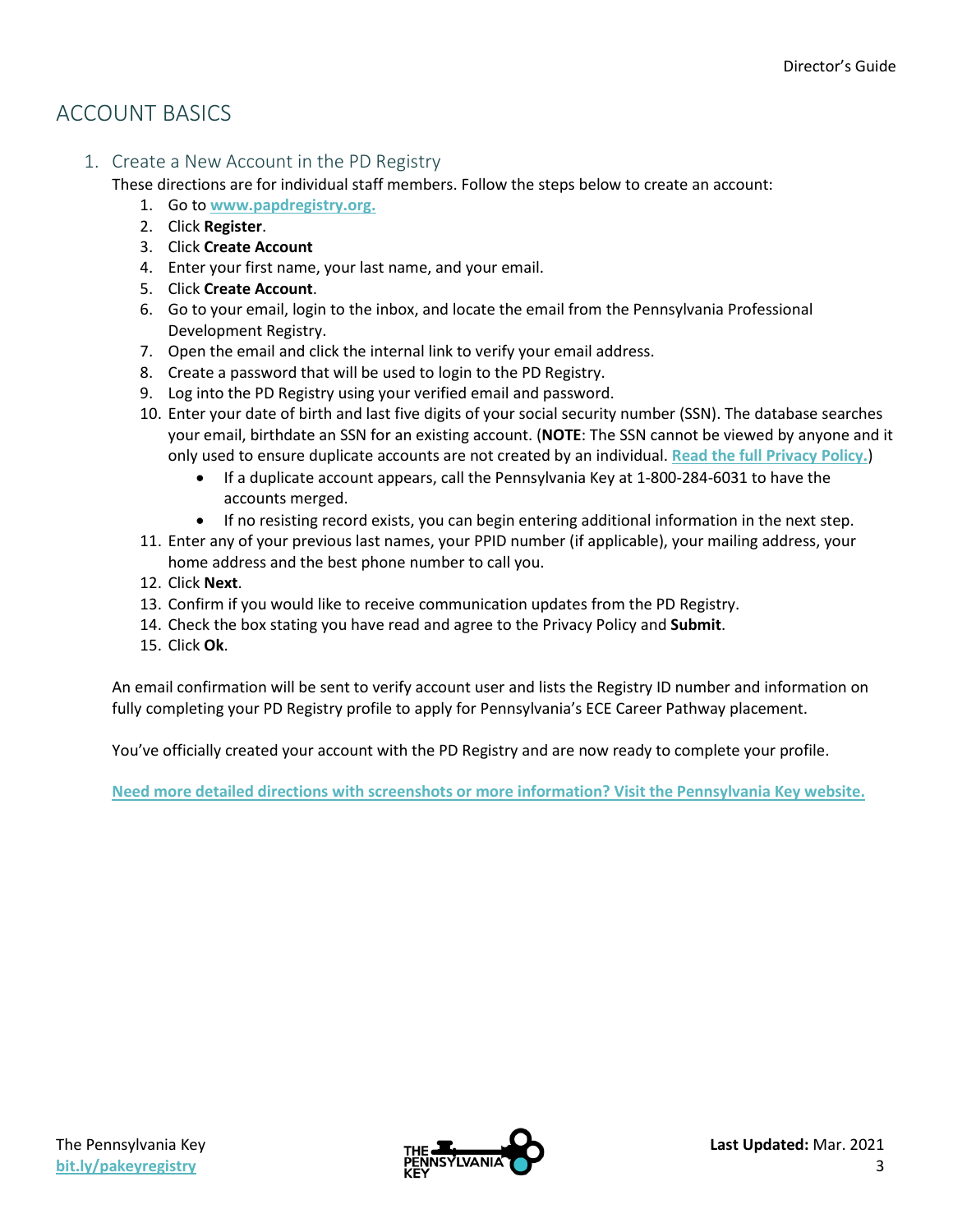## <span id="page-4-0"></span>2. Add Employment to Your Profile

Adding your employment to your organization allows you to have administrative access to your organization. Start by logging into your PD Registry account and then follow the steps below:

- 1. Click on the **Employment** tab.
- 2. Click **Add Position**.

3. Click **Select** next to the Early Care, School-Age and Education Programs. (**NOTE:** Your Organization ID is NOT your MPI number option.)

4. Enter your **Organization ID** or **Employer Name/City** or **MPI Number** or **School District Number** to search for your Organization.

5. Click **Search**. (**NOTE:** If you think that you have reached the wrong area, you can click Start Over, and it will take you back to Employer Search options.)

6. Locate and select your correct organization based on the location of the organization since many organizations have multiple locations. (**NOTE:** Your Organization ID is not the MPI number of your organization.)

- 7. Confirm the Program Information.
- 8. Click **Confirm**.
- 9. Complete all require fields (those with an asterisk)
- 10. Click **Save**.
- 11. Click **Finished Employment** when you completed your employment information.

**NOTE FOR ALL ECE PROFESSIONALS:** Information shared in the PD Registry is only provided to your organization's Director or Administrator, the Pennsylvania Key, Department of Human Services (DHS) representatives, OCDEL representatives and/or STARS designators. Aggregate ECE workforce data is collected and shared to improve the field. For example, wage data may help Pennsylvania state agencies with wage compensation decisions in the future. **[Read the full Privacy Policy.](https://www.pakeys.org/get-professional-development/professional-development/professionals-resources/)**

**NOTE FOR DIRECTORS AND/OR ADMINISTRATORS:** Until you claim your organization as an owner, your information will be unverified by the Pennsylvania Key and considered self-reported.

**[Need more detailed directions with screenshots? Visit the Pennsylvania Key website.](https://www.pakeys.org/get-professional-development/professional-development/professionals-resources/)**

- <span id="page-4-1"></span>3. Accept Employment Invitation from the Director or Owner of Your Organization
	- 1. Log into the email account your Director or Administrator sent the employment invitation to.
	- 2. Open the email.
	- 3. Click the teal **View Invitation** tab within the email to accept or reject the invitation.
	- 4. Enter your email and password to log into the PD Registry.
	- 5. **Reject** or **View** the employment to the organization.
	- 6. Click **View** if this is the correct employer.
	- 7. Update any information that's incorrect including:
		- Position or Title
		- Hours Worked Per Week
		- Hours Worked Per Year
		- Wage
		- Ages of Children
	- 8. Once information is complete, click on **Confirm Employment**.
	- 9. Confirm employment in the last step and verify information entered. Click **Yes**.

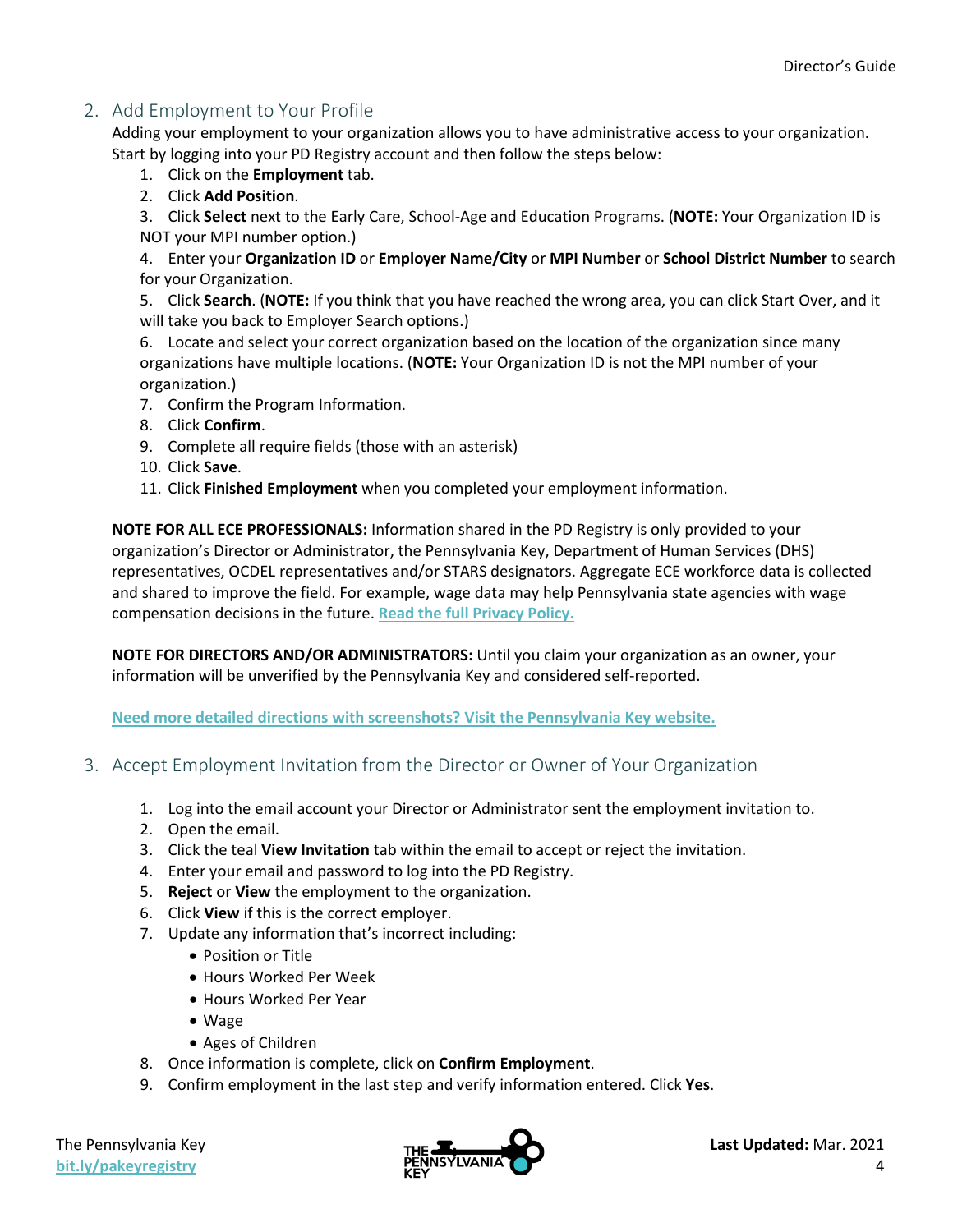# <span id="page-5-1"></span><span id="page-5-0"></span>PENNSYLVANIA'S EARLY CHILDHOOD EDUCATION (ECE) CAREER PATHWAY

## 1. Complete Your PD Registry Profile and Apply for PA's ECE Career Pathway Placement

**Processing of Career Pathway applications can take up to 90 days.** Keep this in mind as you and your staff complete your profiles and apply for the Career Pathway.

Before beginning profile completion, collect **all** education transcripts, certificates, credentials, and diplomas as digital copies. To create a digital copy of any physical documents either scan the documents into your computer or take clear photos of these documents on your phone. Paper copies are not accepted. Failure to properly upload education documentation or properly enter required information into PD Registry profile before submission may delay placement due to an incomplete application or result in incorrect placement on the Career Pathway.

<span id="page-5-2"></span>**[A checklist of all the information you need is available on the Pennsylvania Key website.](https://www.pakeys.org/get-professional-development/career-pathway/)**

#### Access Account

- 1. Login to your PD Registry account.
- 2. Click the **Complete My Profile (Career Pathway)** box.
- 3. Click the **Apply/Renew** box.
- 4. Click **Start**.

#### <span id="page-5-3"></span>Personal Information

- 5. Enter all information for required fields including:
	- adding your PPID number (if you have a Pennsylvania Teaching Certification from Pennsylvania Department of Education) and
	- entering a Previous Last name if your previous last name is listed one of your education documents.
- 6. Click **Save and Continue**.

#### <span id="page-5-4"></span>Education

- 7. Self-report all levels of education and upload digital copies of all completed education documentation including degree or certificate programs you are currently enrolled in. Categories include:
	- **High School**: Document if you do or do not have a high school diploma OR if you are enrolled in a CTE program. Add the graduation date if you have a high school diploma. If this is your highest level of education, you will need to upload your diploma or transcripts with graduation date.
	- **CDA:** Upload the official certificate from the Council or Professional Recognition.
	- **Completed Higher Education**: Upload all transcripts for degrees earned and enter all required information.
	- **Teacher Certification**: Upload official teacher certification certificate.
	- **Pennsylvania Director Credential or other NAEYC approved Credentials**: Upload Official Certificate along with transcripts.
	- **Credentials, Certificates, Diplomas & Endorsements:** Upload certificates, credentials, diplomas, or endorsements along with any applicable education transcripts.
	- **CPR, First Aid, Safety Requirements:** Upload a certificate if you have taken a First Aid/CPR course outside of the PD Registry. You do not need to upload a certificate if you have completed a First Aid/CPR training from the PD Registry.
	- **Currently Enrolled:** Upload documentation from the college that you are currently enrolled in a course or program.

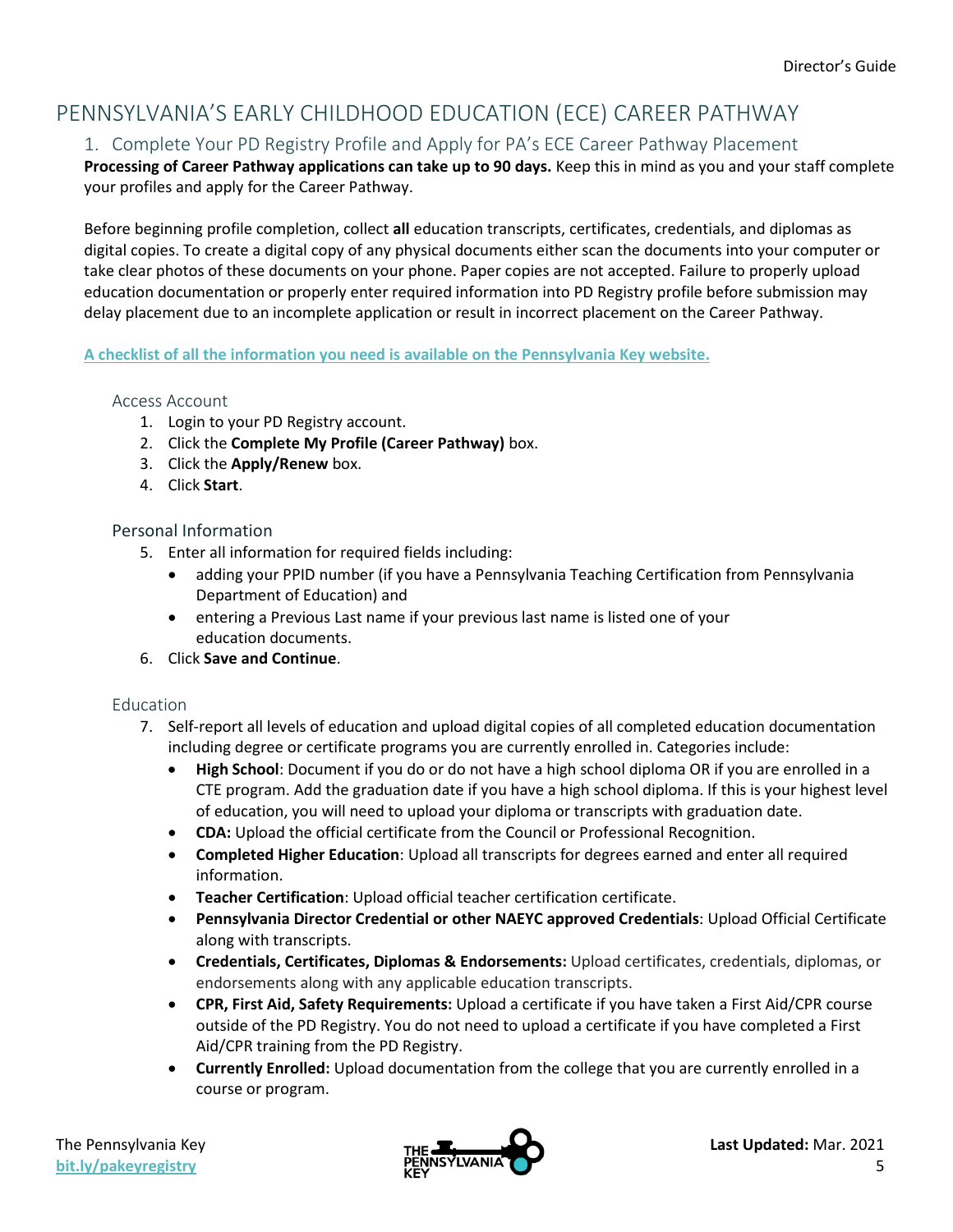- **Professional Development taken Outside of the PD Registry:** You may upload certificates of any PD taken outside of the PD Registry. You do not need to upload Better Kid Care Certificates because these completions are found on the Professional Development Learning Record. These trainings are listed as Self-Reported and are not verified.
- 8. Click **Save and Continue** to move to the next page.

#### <span id="page-6-0"></span>Employment

- 9. If your employment has not been added, please click **Edit Employer** and then **Add Position**.
- 10. Select one of three choices based on your employer.
- 11. Select the appropriate employer type.
- 12. Follow the prompts to add your employer name and search to find your employer.
- 13. Answer all questions in the employment section.
- 14. Click **Save and Continue** to move to the next page.

#### <span id="page-6-1"></span>**Training**

- 15. You *do not* need to add any documentation on this page.
- 16. Click **Save and Continue**.

#### <span id="page-6-2"></span>Professional

- 17. Add any professional membership(s) that you would like documented by clicking the drop-down menu and find the professional membership.
- 18. Upload documentation of this membership including expiration date.
- 19. Regarding the Director Credential section of the Professional page:
	- If you are solely applying for the Career Pathway, skip this section.
	- If you are applying for the Director Credential, click on Director Credential application.
- 20. Click **Save and Continue** on the bottom of the page.

<span id="page-6-3"></span>Application Review

21. Confirm that the information you've provided is accurate and every section is completed.

#### <span id="page-6-4"></span>Application Submission

22. Click **Submit Application**. You will receive a confirmation email that your application was successfully submitted.

**[Need more detailed directions with screenshots? Visit the Pennsylvania Key website.](https://www.pakeys.org/get-professional-development/professional-development/professionals-resources/)**

#### <span id="page-6-5"></span>2. Process for Updating and Renewing Career Pathway Placements

Placements on Pennsylvania's ECE Career Pathway expire one year from the original date an individual is awarded their Career Pathway level. Reminders are sent via email 60 days prior to expiration. To renew your Career Pathway placement:

- 1. Login to your PD Registry account.
- 2. Click the **Renew my Career Pathway Placement** tab.
- 3. Review entire profile for correctness.
- 4. Update any information that is outdated.
- 5. Submit your completed, correct profile for renewal.

**[Need more detailed directions with screenshots? Visit the Pennsylvania Key website.](https://www.pakeys.org/get-professional-development/professional-development/professionals-resources/)**

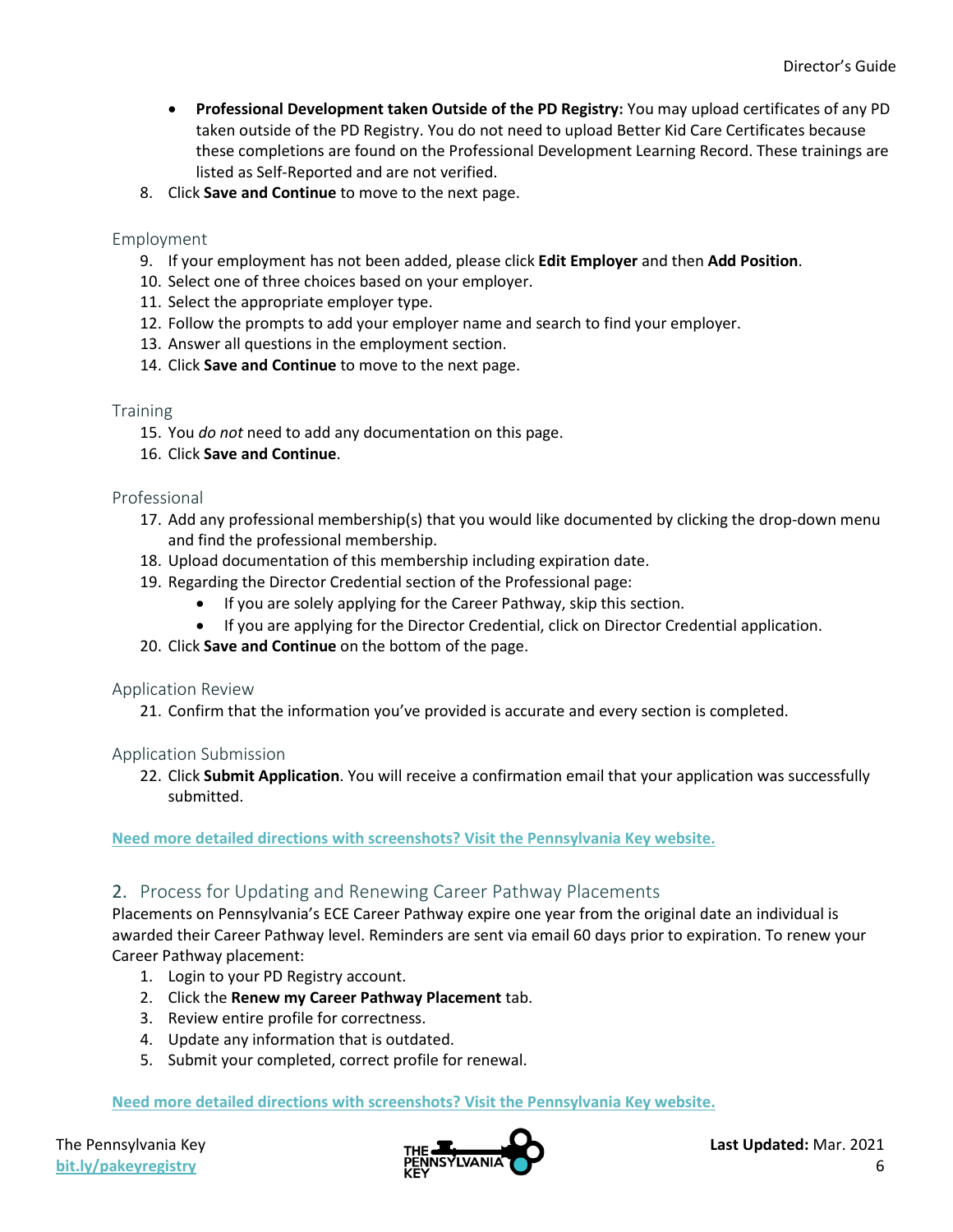## <span id="page-7-0"></span>3. Updating or Appealing Career Pathway Placements Prior to Expiration Date

Individuals who receive another degree or credential and wish to update their Career Pathway placement prior to their expiration date can do so by:

- 1. Completing the *Career Pathway Review Form* **[found on the Pennsylvania Key](https://www.pakeys.org/get-professional-development/career-pathway/) website**.
- 2. Uploading their new education documentation under the Education tab.
- 3. Submitting for update or appeal.

**NOTE:** Individuals do not have to update their profile after they finish separate courses. The Education tab should only be updated when obtaining a degree, earning a certificate, or completing sufficient coursework to push an individual to a higher level on Pennsylvania's ECE Career Pathway.

## <span id="page-7-2"></span><span id="page-7-1"></span>PROFESSIONAL DEVELOPMENT (PD)

- 1. Find and Register for PD
	- 1. Login to your PD Registry account.
	- 2. Click on **Search Training Events** on the left-hand menu.
	- 3. Search by different filters on the left of this page.
		- Add your city or county to find trainings in your area. You may add one or more filters such as course title, city, county, date, and course type (online or classroom).
		- Narrow your search by adding using the additional search options such as Core Knowledge Areas.
		- For online courses offered by national organizations, click on **Training Type**, choose **Online Self-Paced**, and click **Search**. (**NOTE:** You may not see a register tab for these courses. You may click on **view website** within the event to register for the course within the national organization's website. These organizations will ensure that you receive PQAS credit on your professional learning record once you have completed the course on their website. Please ensure that you list your Registry ID on their website to ensure credit is given.)
	- 4. Click on **Register** on the bottom of the event.
	- 5. Scroll down and select
		- **For individuals:** Register Myself
		- **For Directors:** Register My Staff (Directors can register themselves with their staff.)
	- 6. Add information in the Attendee Details section and accept the terms and conditions.
	- 7. If the event is free, click **Complete Registration**.
	- 8. Click **Add Event to Cart** (You will see this option if there is a fee for the event).
	- 9. Scroll down to click **View Cart** on the right of the page.
	- 10. Click **Check Out**.
	- 11. Enter your email and card information.
	- 12. Click **Submit Payment**.

You will receive a confirmation email for registering. Once you attend the event and the instructor marks you as attending, you will see this event under your **My PD** Tab while you are logged in to your account.

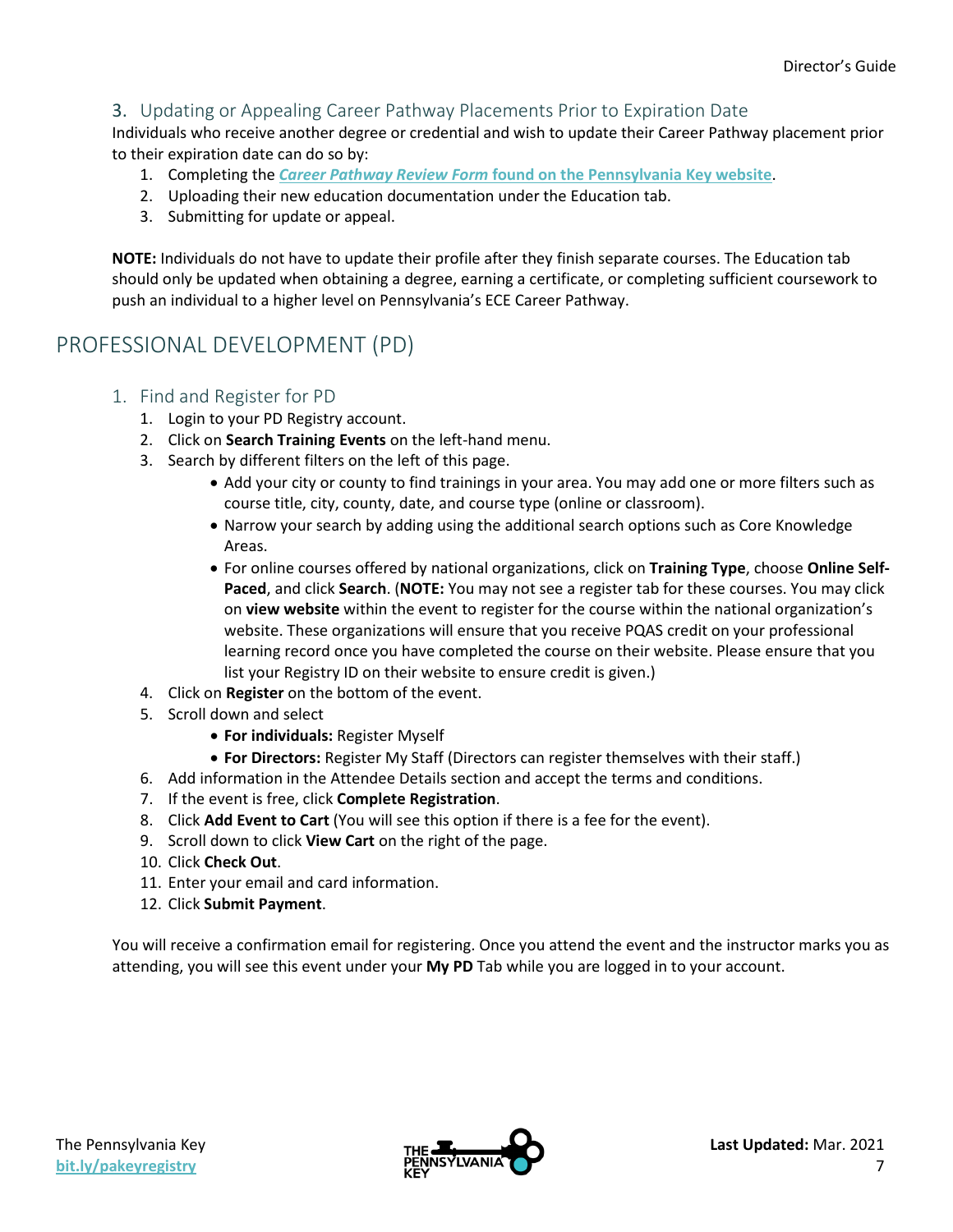- <span id="page-8-0"></span>2. Access STARS 101 & 102 and Pennsylvania's Department of Human Services (DHS) Fire Safety These are free online courses offered by the Pennsylvania Key. Before using any of the links below, log into your PD Registry account. Event ID number for these courses are:
	- **[319452 \(STARS 101\)](https://www.papdregistry.org/register.aspx?evid=319452)**
	- **[319456 \(STARS 102\)](https://www.papdregistry.org/register.aspx?evid=319456)**
	- **[319465 \(DHS Fire Safety\)](https://www.papdregistry.org/register.aspx?evid=319465)**

To locate the online courses and register:

- 2. Go to **Search Training Events** in the left-hand menu.
- 3. Under Event ID type the respective number.
- 4. Click **Search.**
- 5. Click **Register.**
- 6. Once you have registered, click on the **MY PD** tab to get to the course.
- 7. Click on the blue box that appears to the right to begin the course.

**NOTE:** These Event ID numbers change on Nov. 1 every year.

<span id="page-8-1"></span>3. Access Your Professional Development Learning Record (formerly known as Certificates)

The PD Registry captures the information contained on a traditional training certificate on your Learning Record. You can print your Learning Record by following these steps:

- 1. Log into your PD Registry profile.
- 2. Click the **Reports** tab.
- 3. Click **My Professional Development Learning Record**.

This record can be used to provide evidence of training completion to employers, OCDEL's Bureau of Certification, and Keystone STARS designators.

<span id="page-8-2"></span>4. Show Completed Better Kid Care Training in Your Learning Record

If your information in the PD Registry does not match the information in your Better Kid Care profile, your courses will not load properly. Here are the steps that you should take to have your courses upload smoothly to your Professional Development (PD) Learning Record:

- 1. Log into your PD Registry account.
- 2. Go to your profile and make sure that all your information is up to date.
- 3. Make note of your Registry ID#.
- 4. Go to **[Better Kid Care's website](https://extension.psu.edu/programs/betterkidcare)** and login.
- 5. Make sure that your information matches what is in your PD Registry account exactly, especially your Registry ID#. For example:

| 100 North Third Street | is not the | 100 N. 3rd St. |
|------------------------|------------|----------------|
| -4а                    | same as    | 4 A            |

- 6. If something in your Better Kid Care account does not match your PD Registry account, correct the profile and then email **[betterkidcare@psu.edu](mailto:betterkidcare@psu.edu)** saying that you updated your information and to include your courses in the next upload by The Pennsylvania Key.
- 7. If the information matches in both profiles and more than three weeks has passed since you have emailed Better Kid Care, email **[registry@pakeys.org](mailto:registry@pakeys.org)** with your name, Registry ID#, the list of missing courses, and the dates that you took them and a PD Registry team member will help you.

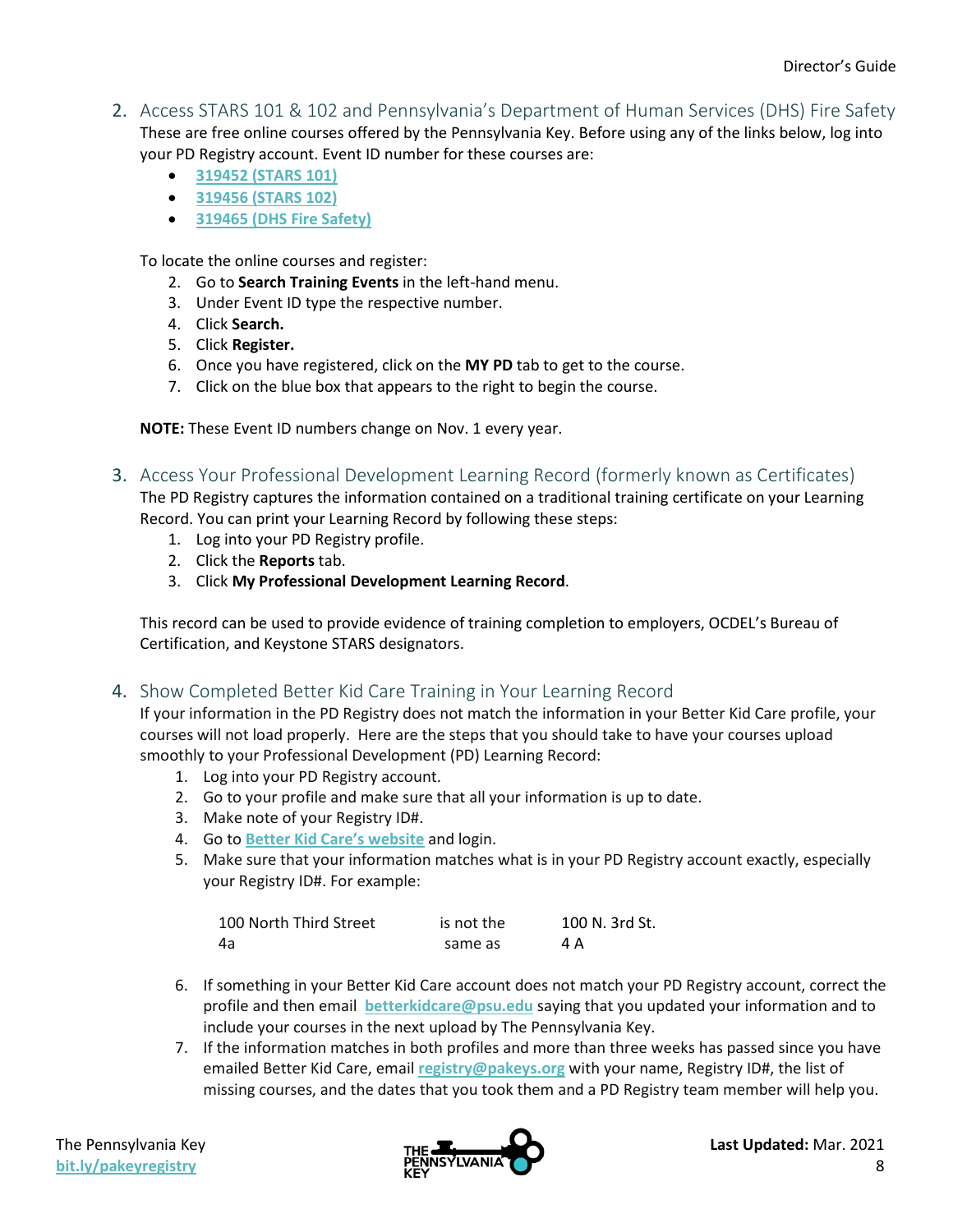<span id="page-9-0"></span>5. Apply for Financial Assistance Programs Like the Rising STARS Tuition Assistance (RSTA) and the CDA Voucher

The Rising STARS Tuition Assistance and CDA Voucher applications are now available in the PD Registry.

To apply:

- 1. Log into your PD Registry account.
- 2. Choose **Complete My Profile (Career Pathway).**
- 3. Complete your profile using the directions from Page 5 of this guide, you will be able to apply for the Rising STARS Tuition Assistance.
- 4. Complete the Rising STARS Tuition Assistance application, please choose the **Financial Assistance** tab.

**Learn more about the [Rising STARS Tuition Assistance](https://www.pakeys.org/keystone-stars/rising-stars/) (RSTA) program on the Pennsylvania Key [website.](https://www.pakeys.org/keystone-stars/rising-stars/)**

**[Learn more about the CDA Voucher program on the Pennsylvania Key website.](https://www.pakeys.org/get-professional-development/financial-assistance/cda-voucher/)**

# <span id="page-9-2"></span><span id="page-9-1"></span>SPECIFICALLY FOR DIRECTORS

1. Request Administrative Access to an Organization Profile

As a Director or Owner of a child care program, you need to claim your organization in the PD Registry to gain administrative access to your program. This allows you to invite employees so they add their employment to their profile, verify someone's employment status with your program including end dating, give administrative access to other administrative staff, and view staff reports.

Before creating a new Organization Profile, email **[registry@pakeys.org](mailto:registry@pakeys.org)** to determine if your Organization has a preexisting profile.

## <span id="page-9-3"></span>2. Add Staff to Your Organization

Staff can enter their own employment in their profile for you to verify or you can invite them to your organization that they confirm. Follow the steps below to invite staff:

- 1. Click on the tab with the name of your organization in the drop-down menu under your name in the top right corner of the home screen. Pennsylvania Key is the example used below.
- 2. If you are the Director/Administrator of multiple organizations/programs, click on the **My Organizations** tab in the same drop-down menu as shown above and then select the appropriate organization/program.
- 3. Click the **Employees** Tab on the Organization Profile Page.
- 4. Click on the **Manage Invites** Tab.
- 5. Click the blue **Invite Staff** tab.
- 6. Complete the information on the pop-up screen and click **Send Invite**.
- 7. The next screen will ask if you want to invite other staff. Select **Yes** or **No**.
- 8. An email will be sent to your employee.

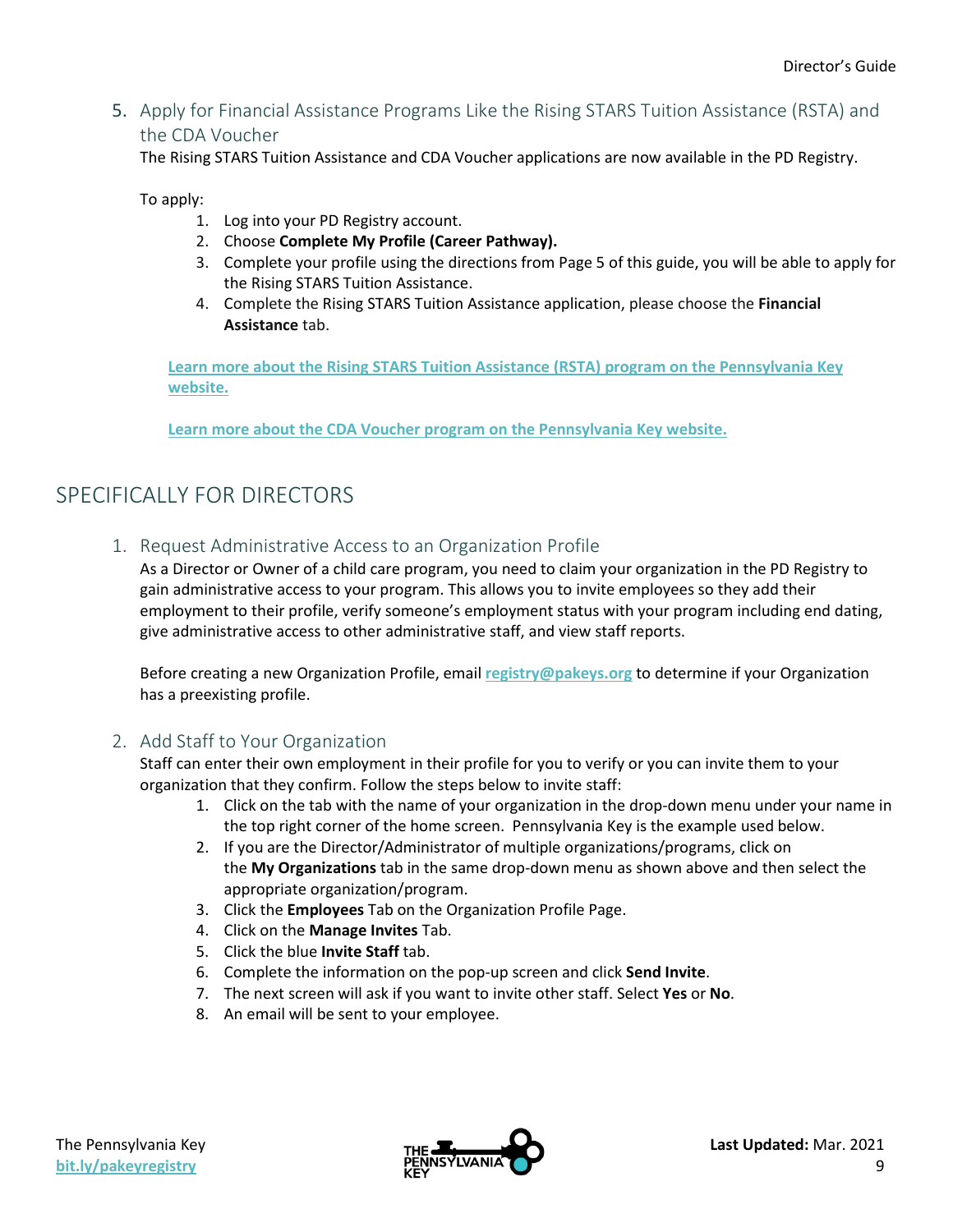## <span id="page-10-0"></span>3. Verify Staff Employment

As a Director or Administrator, you can verify you staff's employment and end date any individual that is no longer employed in your program so that you accurately report on your current staff. You can also see past employees under the past employees drop down menu within the Employee Tab.

To verify staff employment:

- 1. Click on your organization name listed under your name in the upper right context menu.
- 2. Click on the **Employees** tab within your organization profile.
- 3. You will see a list of your employees. Click on the **Update** tab for each employee to verify employment.
- 4. Enter the start date of the employee.
- 5. If the employee is no longer employed at your organization, click *This individual is no longer employed* and add the end date.
- 6. Click on the status drop down and click **Verified by Program**.
- 7. Click **Save Changes**.

## <span id="page-10-1"></span>4. Register Staff for Training

As a Director or Administrator, you can enroll one or more staff members to training events. You can also make one payment for the event.

To register your staff:

- 1. Go to the **Search Training Events** on the left menu.
- 2. Search the title of the event or by using any of the other search options to the left of the screen. If you are looking for online courses, please make sure to click the training type at bottom of the screen and check e-learning. These are online courses housed within the PD Registry. If you click on Online Self-Paced, you may find events where you must register on another site.
- 3. Click search.
- 4. Find the event from list of events will appear to the right of the screen you are looking for.
- 5. Click Register.
- 6. Click **Register Staff.**
- 7. Check the box under Register for all the staff that you want to register for this event.
- 8. Scroll down to the bottom of the screen and click **Register Staff**.

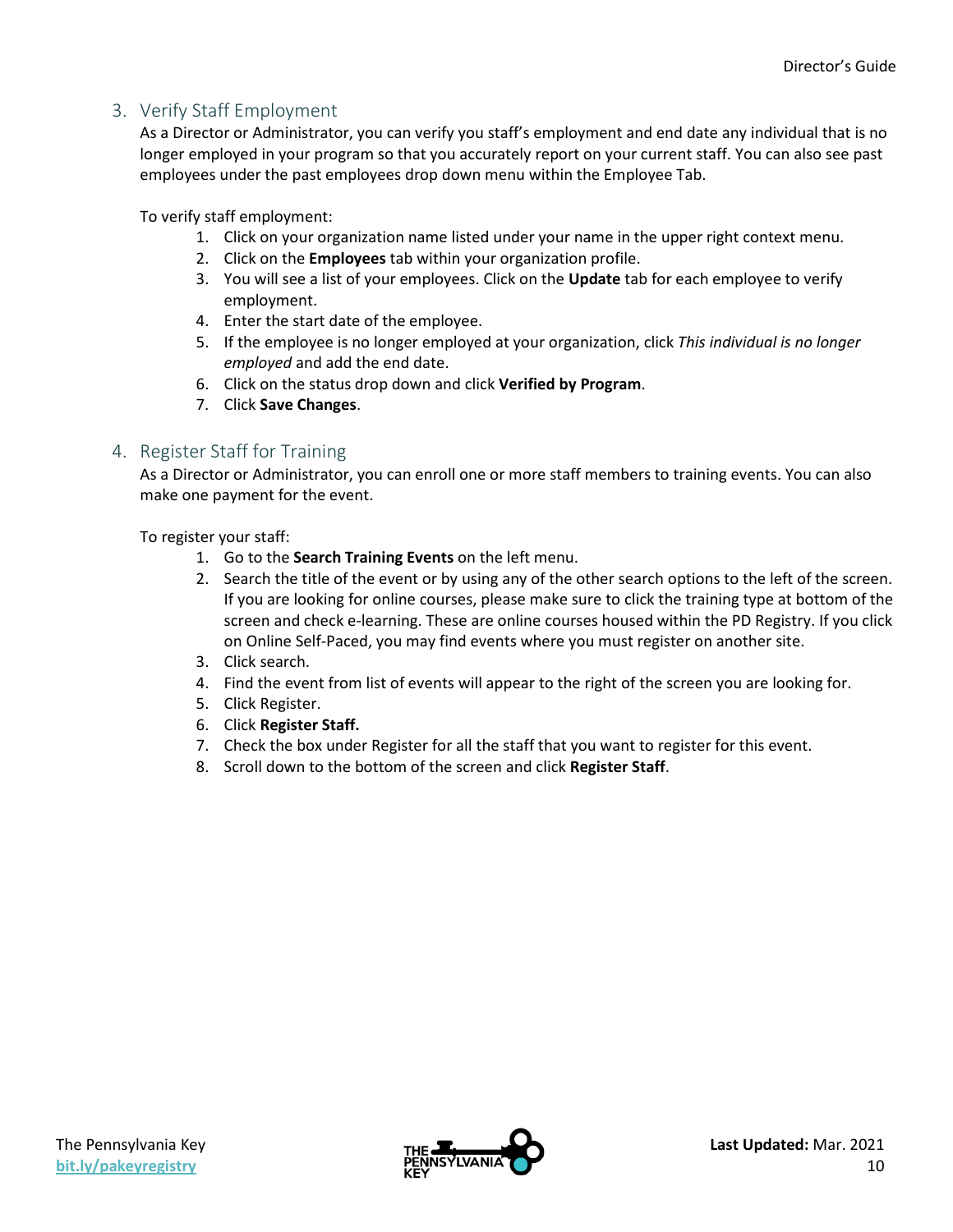## <span id="page-11-0"></span>5. PD Registry Staff Report

Program Directors or Administrators are encouraged to run the PD Registry's *Staff Report*. This report can be found under the organization profile's Reports tab. The column titled **Career Pathway Level** on the PD Registry *Staff Report* will display one of the following:

- **Not Applied**: Individual has not submitted their profile for Career Pathway assignment.
- **Applied**: Individual has submitted all information necessary for Career Pathway placement and verification process has begun
- **Verified**: Individual has been placed on the Career Pathway. Their Career Pathway placement will also be listed here.

The column titled **Status of Application** indicates where everyone is in their Career Pathway application status. Specifically, this column will display one of the following four statuses:

- **Applied**: Application is in queue; individual has successfully submitted application and it is ready for processing by PD Registry staff.
- **Incomplete:** Application is missing some of the required documents or information.
- **Current**: Application has been approved; Career Pathway level has been assigned.
- **Expired**: Career Pathway profile has expired; user needs to re-apply.